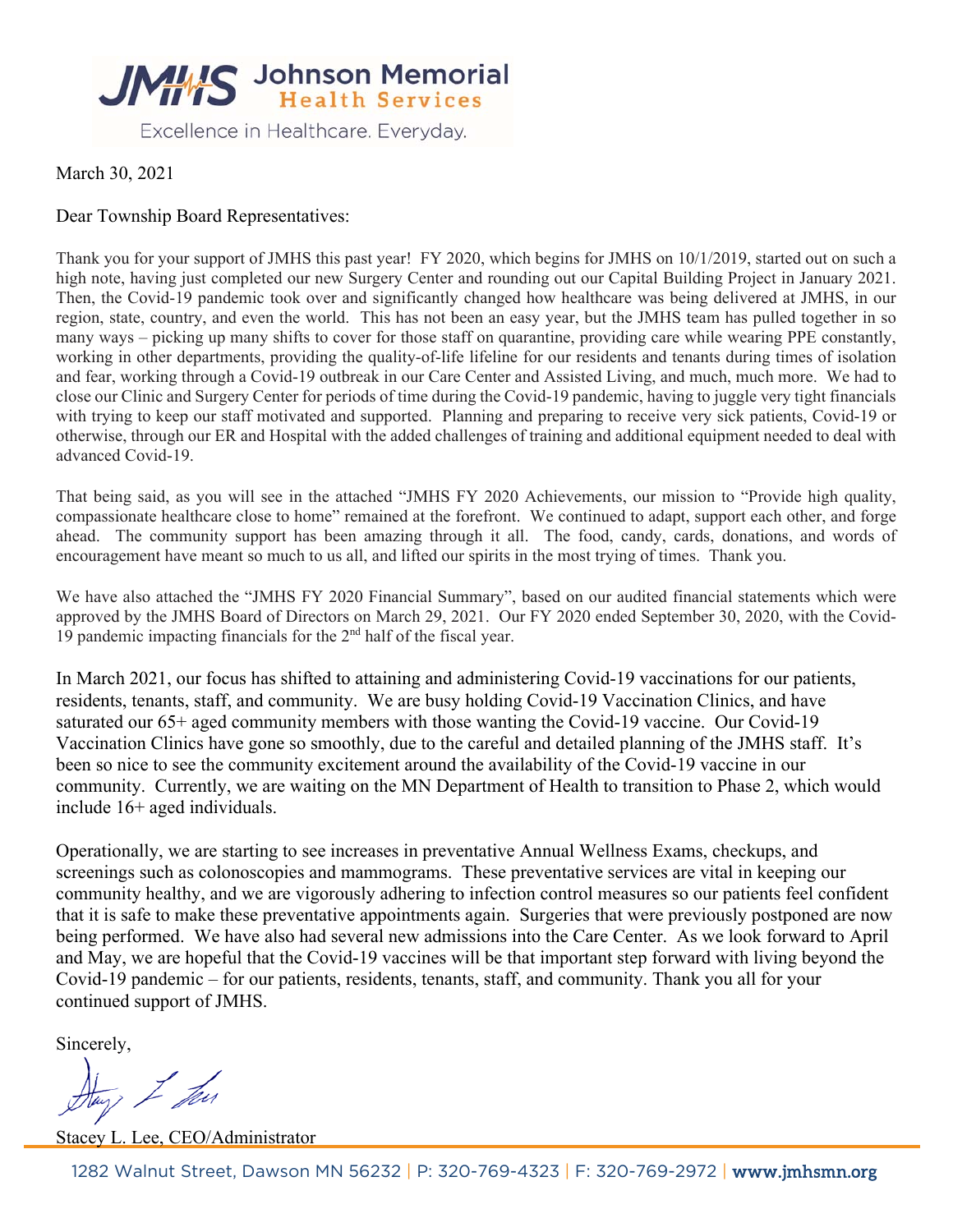

Excellence in Healthcare. Everyday.

## **Johnson Memorial Health Services**

Statement of Revenue, Expenses, and Changes in Net Position Fiscal Year End September 30, 2020 (audited financials)

|                                                    |    | 2020                     |    | 2019       |
|----------------------------------------------------|----|--------------------------|----|------------|
| <b>Operating Revenues</b>                          | Ś. | 18,946,576 \$ 18,100,890 |    |            |
| <b>Operating Expenses</b>                          |    | 18,527,699               |    | 18,192,264 |
| <b>Operating Income (Loss)</b>                     |    | 418,877                  |    | (91, 374)  |
| Nonoperating Revenue (Expenses)                    |    | 67,732                   |    | 161,490    |
| Revenue in Excess of (Less than) Expenses          |    | 486,609                  |    | 70,116     |
| <b>Grants and Contributions for Capital Assets</b> |    | 140,993                  |    | 174,183    |
| Increase (Decrease) in Net Position                | S  | 627,602                  | -S | 244,299    |

\*The full detailed audited financial statements are available upon request from cmbothun@jmhsmn.org

Financial Notes:

- The Organization's net position increased in each of the past 2 years with a \$627,602 or 3.56% increase in 2020 and a \$244,299 or 1.41% increase in 2019.
- The Organization reported an operating income of \$418,877 for the 2020 fiscal year and operating loss of \$91,374 for the 2019 fiscal year.
- Nonoperating revenues decreased by \$93,758 in 2020 compared to 2019.
- The Organization received a total of approximately \$141,000 in grants and contributions for capital assets in 2020. In 2019 and 2018, the organization reported approximately \$174,000 and \$390,000 in grants and contributions for capital assets.
- Total assets and deferred outflows of resources were approximately \$48.536 million at September 30, 2020, \$42.561 million at September 30, 2019 and \$42.781 million at September 30, 2018.
- Total liabilities were approximately \$30.281 million at September 30, 2020, \$24.935 million at September 30, 2019 and \$25.399 million at September 30, 2018.